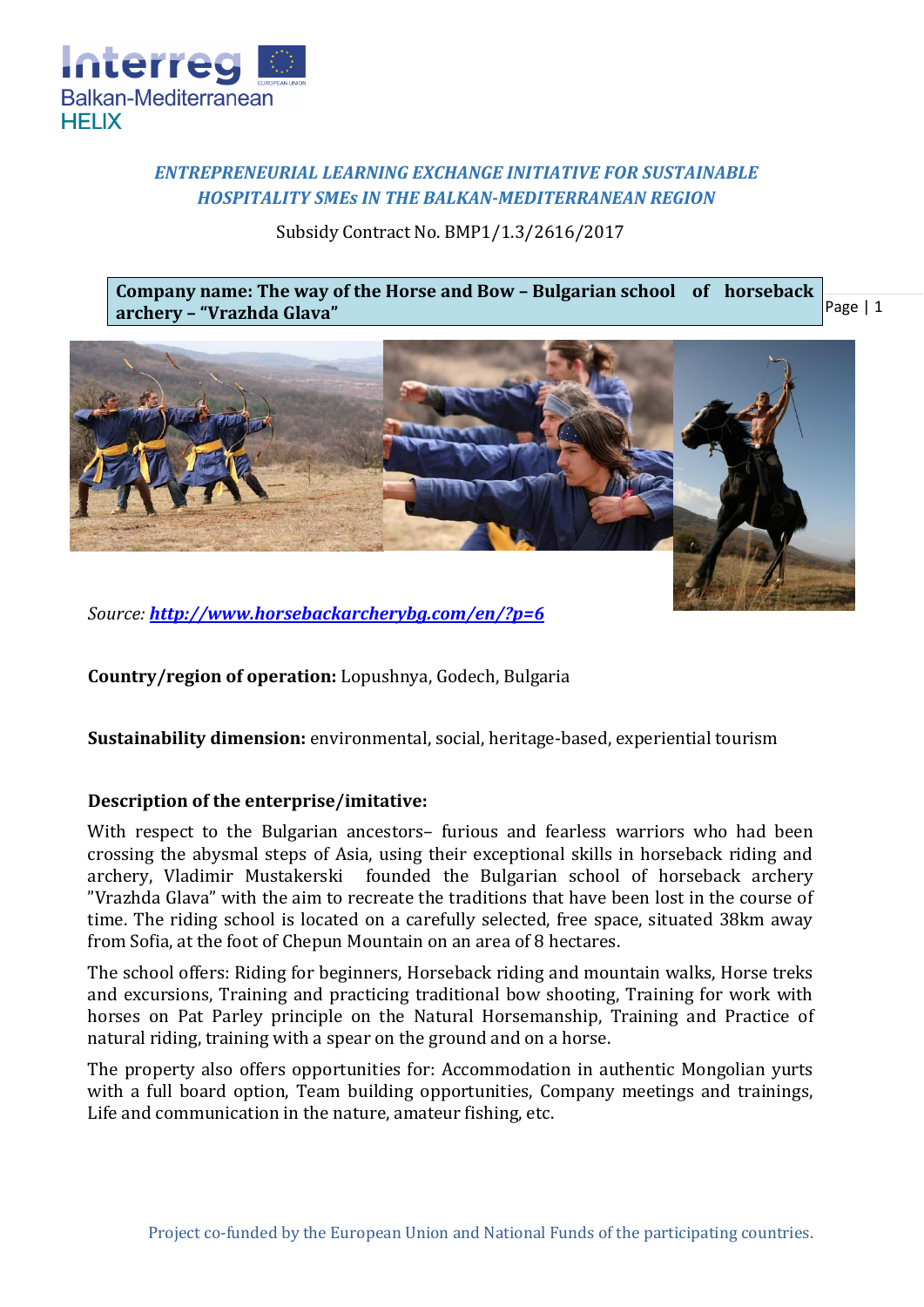

#### **Social/ community impact sought**:

Travel back in time, experiencing the life close to nature and the ancestors who were dependent on horse riding and horseback archery.

riding, archery, handling a sword, spear and other skills related to the past of our  $\frac{1}{\text{Page } |2}$ **Stakeholders:** The school is open to all who are interested in the field of horses, horse ancestors, or simply decided to escape for a moment of urban life and immerse themselves in a different world, a world of galloping horses, bows and yurts.

**Approach applied:** The school offers unique experience for accommodation in yurts and various outdoor activities for visitors with different background, skills and age. Summer camps and weekend visits are organized for children aged 4-17, as well as seminars, teambuilding events and demonstration of horseback archery for adults.

**Innovation applied:** The training at the school is based on the practices of the horseback archery master Lajos Kassai. The set of tasks used includes training and improvements in order for the horseman to be safe while shooting from the back of a galloping horse. Land training includes a number of methods, but their essentials encompass the feeling of synchronization, balance and rhythm. Before shooting from the horseback, the archer has to have the skills for shooting "on the ground." Horseback riding and the connections with the horse are a further part of the school's trainings in order to improve the riding skills, visitors are riding the horses bareback. This leads again to a feeling of harmony with the horse. In the course of training, the upper part of the horseman's body should become independent of the lower one, which shall follow the motion of the horse.

**Social impact and business results achieved:** Surprisingly for the founder not only Bulgarians but also foreigners are interested to learn about horse-riding and archery skills of the ancient Proto-Bulgarians. A number of US citizens, Argentines, Greeks, Germans, and others have already taken part in the trainings. Vladimir Mustakerski also says that a number of women have joined the courses. The people who have visited the place share their admiration and positive feedback proving the social and business success achieved.

**Financial situation / sustainability of the business model:** The environment-friendly camp is self-sustaining, using low-cost, natural materials and resources.

**Key success factors:** The place is interesting for people of all age and background. It provides unique experience close to the nature and the traditions at affordable prices**.**

**Challenges and problems**: The place does not experience challenges in terms of financial situation or popularity. The people who have visited the school often become regular